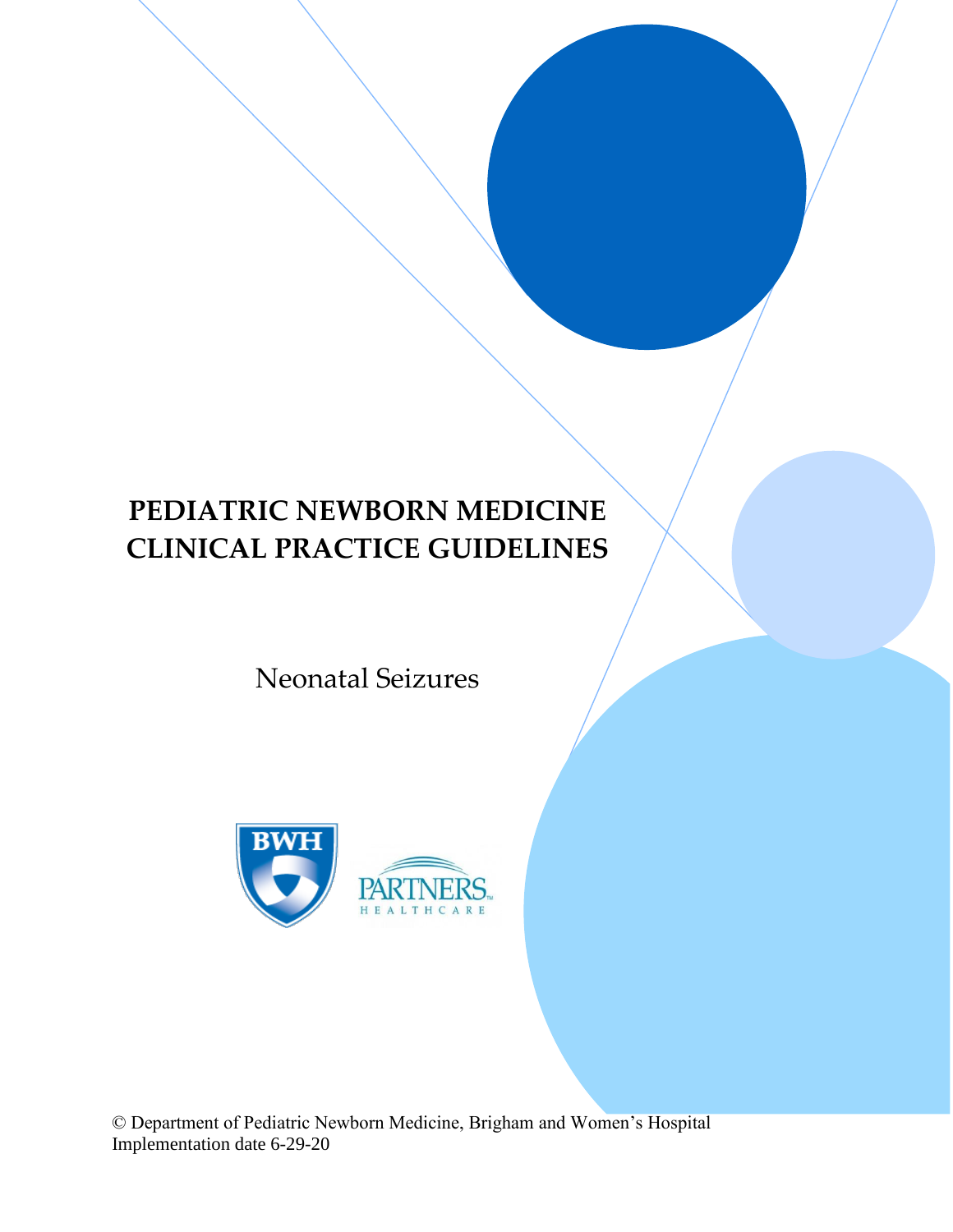

#### **Points of emphasis/Primary changes in practice:**

- 1. Immediate initiation of aEEG.
- 2. Defined seizure burden that warrants treatment.
- 3. Defined underlying causes that may result in immediate seizure resolution if treated.
- 4. Added typical therapeutic range of phenobarbital.
- 5. Streamlined maintenance phenobarbital dose.
- 6. Added additional fosphenyoin bolus doses.
- 7. Updated fosphenytoin maintenance dose with acceptable range.
- 8. Added phenytoin level timing and goal.
- 9. Updated phenytoin maintenance dose.
- 10. Updated midazolam infusion dose.
- 11. Added levetiracetam loading dose with additional boluses.
- 12. Updated levetiracetam maintenance dose and daily maximum.
- 13. Updated topiramate load and maintenance dose.
- 14. Reorganized parent handout for etiology prevalence.

#### **Rationale for change:**

- Improve timing of aEEG placement.
- Streamlined CPG to coincide with Neurology consult service practices.
- Availability of new evidence and references for seizure medications.
- Optimize therapeutic drug monitoring.
- Improve communication with parents/caregivers.

**Questions? Please contact:** Neonatal Neurocritical Care Program, Department of Pediatric Newborn Medicine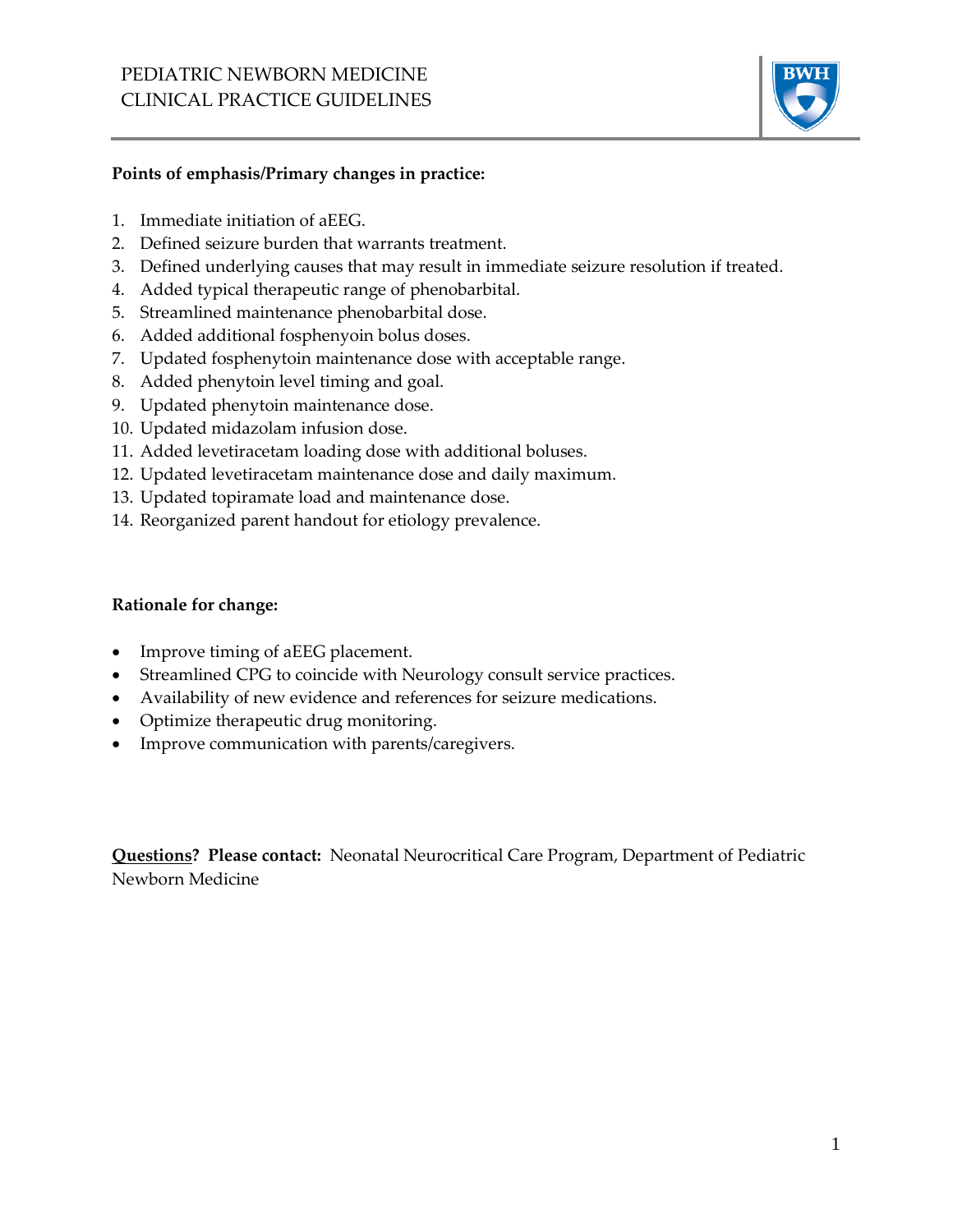

| <b>Clinical Guideline Name</b> | <b>Neonatal Seizures</b>                                                                                                                                |
|--------------------------------|---------------------------------------------------------------------------------------------------------------------------------------------------------|
| <b>Implementation Date</b>     | May 15, 2015; updated June 29, 2020                                                                                                                     |
| Due for CPC Review             |                                                                                                                                                         |
| <b>Contact Person</b>          | Neonatal Neurocritical Care Program                                                                                                                     |
| Approved By                    | Dept of Pediatric Newborn Medicine Clinical Practice Council 2/12/15<br>CWN SPP 10/14/15<br>SPP Steering 10/21/15<br>Nurse Executive Board/CNO 10/26/15 |

**This is a clinical practice guideline. While the guideline is useful in approaching the care of the neonate with neonatal seizures, clinical judgment and / or new evidence may favor an alternative plan of care, the rationale for which should be documented in the medical record.**

## **I. Purpose**

The purpose of this clinical practice guideline is to establish standard practices for the care of infants being evaluated, monitored, and/or treated for neonatal seizures. These guidelines have been developed to ensure that infants receive consistent and optimal care for neonatal seizures.

**II.** All CPGs will relay on the [NICU Nursing Standards of Care.](http://www.bwhpikenotes.org/policies/Nursing/CWN_Clinical_Practice_Manual/NICU/NICU_Standards.pdf) All relevant nursing PPGs are listed below.

**NICU** [M.2 Monitoring](http://www.bwhpikenotes.org/policies/Nursing/CWN_Clinical_Practice_Manual/NICU/NICU_M.2.pdf) **NICU T.4** [Transfer from an Outside Hospital](http://www.bwhpikenotes.org/policies/Nursing/CWN_Clinical_Practice_Manual/NICU/NICU_T.4.pdf)

## **III. Scope**

These guidelines apply to infants in the neonatal intensive care unit (NICU) and the Well Newborn Nursery. The scope of this guideline includes the identification, evaluation, monitoring, diagnosis, treatment, and care of infants and their families, who are being evaluated for neonatal seizures in the NICU or identified in the Well Newborn Nursery.

## **III. Guidelines**

## **Definition**

• A seizure is the result of the excessive electrical discharge of neurons in a synchronous fashion in the central nervous system (Volpe 2018).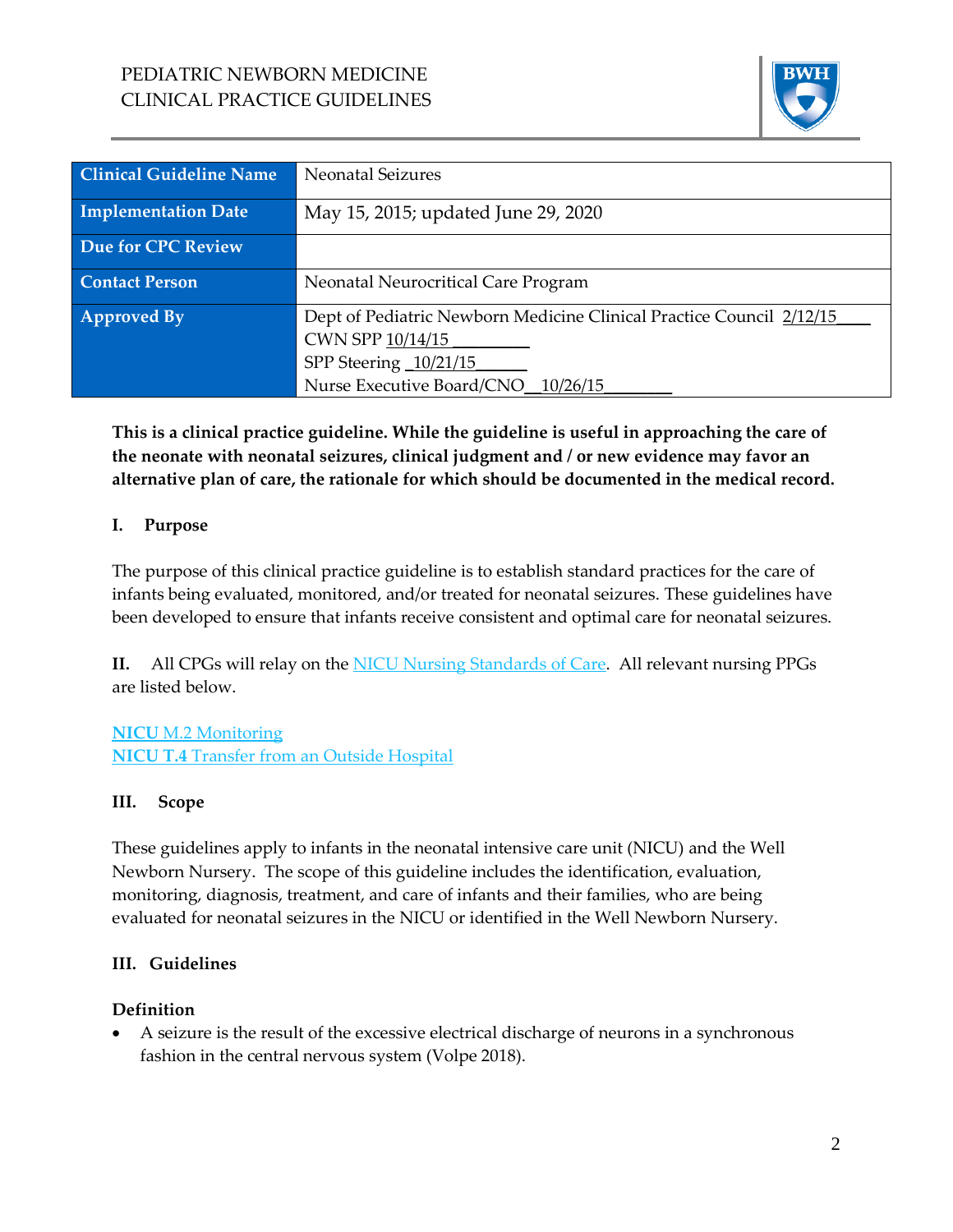

• This electrical discharge is initiated by the depolarization of neurons, produced by an influx of sodium. Repolarization of the neurons occurs by an efflux of potassium. The membrane potential is governed by an ATP-dependent Na<sup>+</sup> /K<sup>+</sup> pump.

## **Incidence**

- Retrospective review of documented clinical seizures reported incidence of 6% of preterm infants (Davis 2010).
- Reported incidence of electrographic seizures in preterm infants varies from 5% to 48% (Vesoulis 2014, Lloyd 2017).
- The overall incidence in full term infants is not known.

## **Pathophysiology**

- The neonatal brain is hyperexcitable compared to the more mature brain (Glass 2014):
	- o High rate of synaptogenesis and peak synapse and dendritic density.
	- o Overabundant glutamate receptors.
	- o Paradoxic excitatory GABA receptor response.
- Decreased GABA receptors and decreased sensitivity to benzodiazepines (Glass 2014).

## **Etiology**

- Common causes:
	- o Neonatal encephalopathy (NE)
		- 40-42% of neonatal seizures followed NE (Tekgul 2006, Van Rooij 2013)
	- o Intracranial hemorrhage and stroke
	- o CNS infections
	- o Congenital malformations
	- o Inborn errors of metabolism (IEOMs)
	- o Transient metabolic disturbances
		- Acidosis
		- Hypocalcemia, hypomagnesemia, hypoglycemia, hyponatremia, hypernatremia
		- Pyridoxine-dependent epilepsy (PDE)
		- Pyridoxine phosphate oxidase deficiency (PNPO)
		- Folinic acid-responsive seizures
	- o Maternal drug use
	- o Neonatal epilepsy syndromes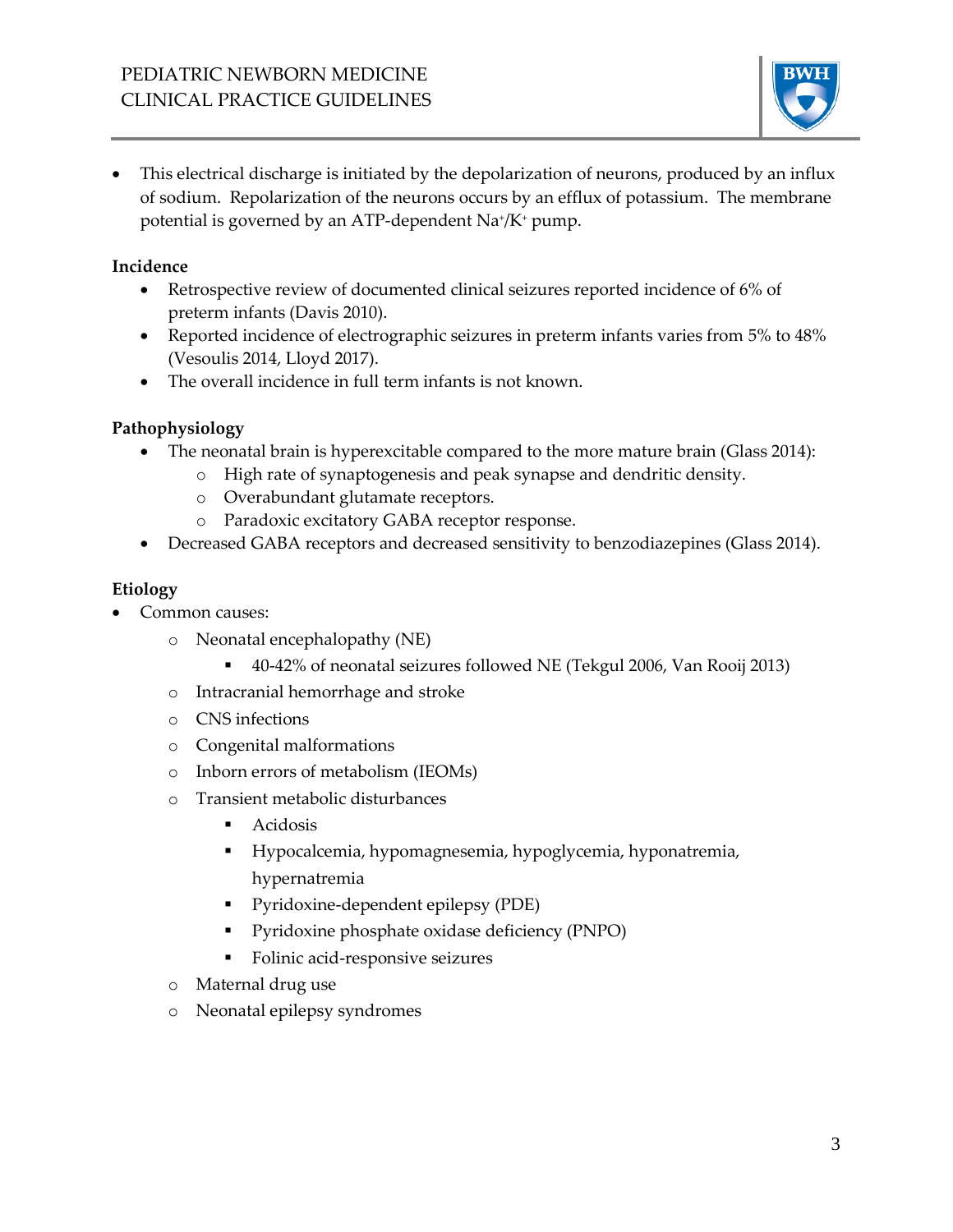

#### **Assessment and Monitoring**

- Perinatal history
- Physical exam
- Neurological exam
- Clinical observation
	- o Clinical seizures versus electrographic seizures
- Cardiorespiratory monitoring
	- o HR, RR, BP, O2 sat
- Electrographic monitoring
	- o Recommended to confirm clinical seizures
		- **•** Conventional continuous video EEG
		- Gold standard
	- o aEEG
		- **•** Lower sensitivity and specificity than cEEG
		- However, should be initiated while waiting for cEEG
- Laboratory tests

**NICU L.1** [Assisting with Lumbar Puncture](http://www.bwhpikenotes.org/policies/Nursing/CWN_Clinical_Practice_Manual/NICU/NICU_L.1.pdf)

- o Blood glucose level
- o Chemistries including calcium and magnesium
- o Consider liver transaminases
- o Complete blood count
- o Blood cultures
- o Serum ammonia
- o Arterial blood gases
- o Lumbar puncture (as clinically indicated)
- o Additional tests depending on underlying condition, such as serum amino acids, urinary organic acids, serum pyridoxal 5-phosphate (PLP), CSF PLP, toxicology screen, placenta pathology
- Neuroimaging

#### [Newborn MRI Protocol](http://www.bwhpikenotes.org/policies/departments/NICU/documents/NICUBWHMRIGuidelines.pdf)

- o Cranial ultrasound: recommended to rule-out intracranial hemorrhage
- o MRI: recommended to help determine etiology, diagnosis, and prognosis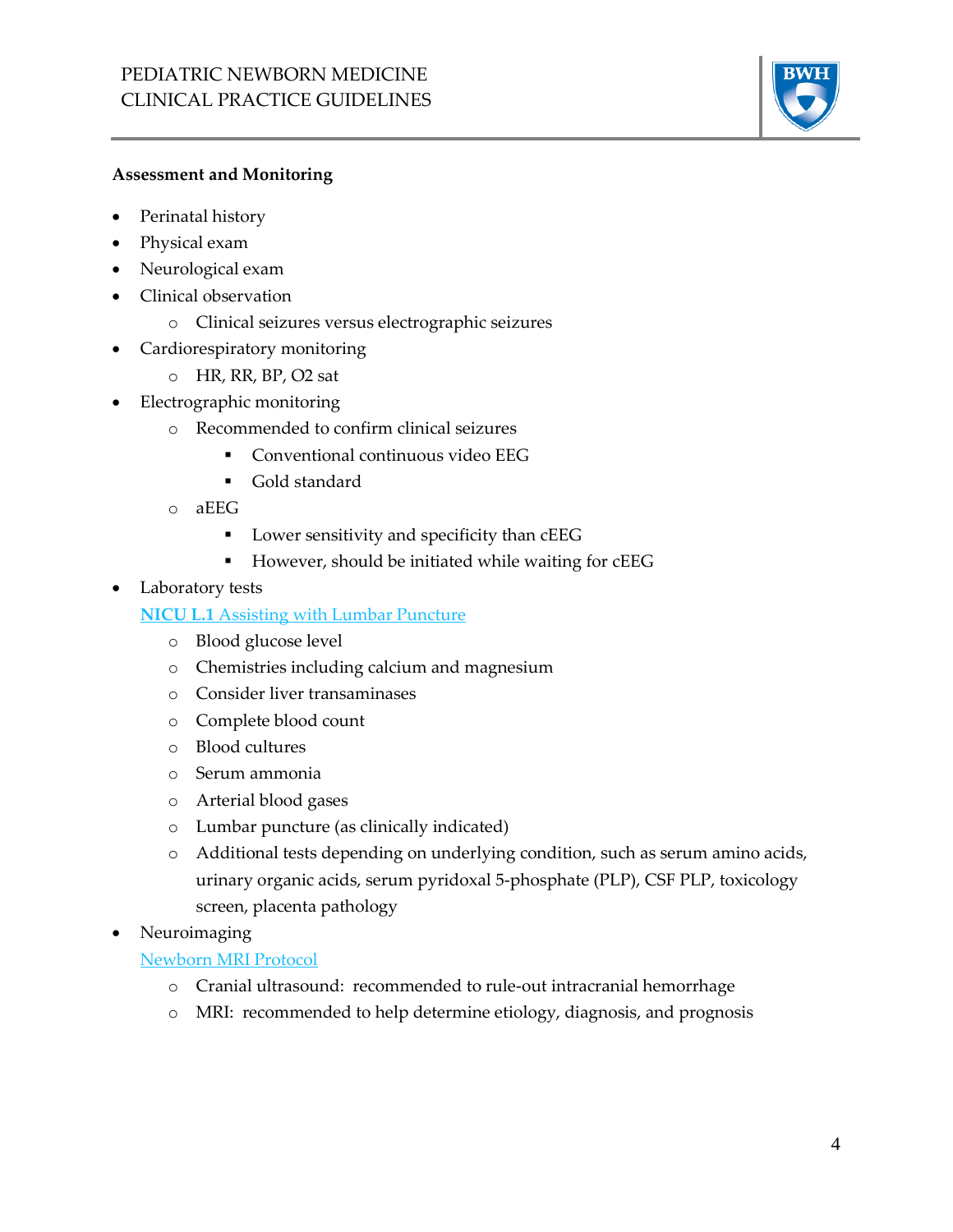

#### **Diagnosis**

- Differential diagnosis
- Normal infant behavior versus seizure activity
	- o Normal infant behavior
	- o Seizure activity—clinical presentation:
		- Subtle: The clinical manifestations of subtle seizures can be easily overlooked, especially when they mimic normal behaviors and reactions. These include the following:
			- Repetitive sucking
			- Repeated extending of the tongue
			- Continuous chewing
			- Continuous drooling
			- Apnea
			- Atypical respiration
			- Rapid eye movements
			- Blinking or fluttering of the eyes
			- Fixation of gaze to one side
			- Body aligned to one side
			- Pedaling or stepping movements of the legs
			- Paddling or rowing movements of the arms
			- Complex purposeless movements
			- Rapid muscle jerks
		- Clonic
		- **Tonic**
		- Myoclonic
- Documentation of suspected seizure activity
	- o Date, start time, end time, observations of signs and symptoms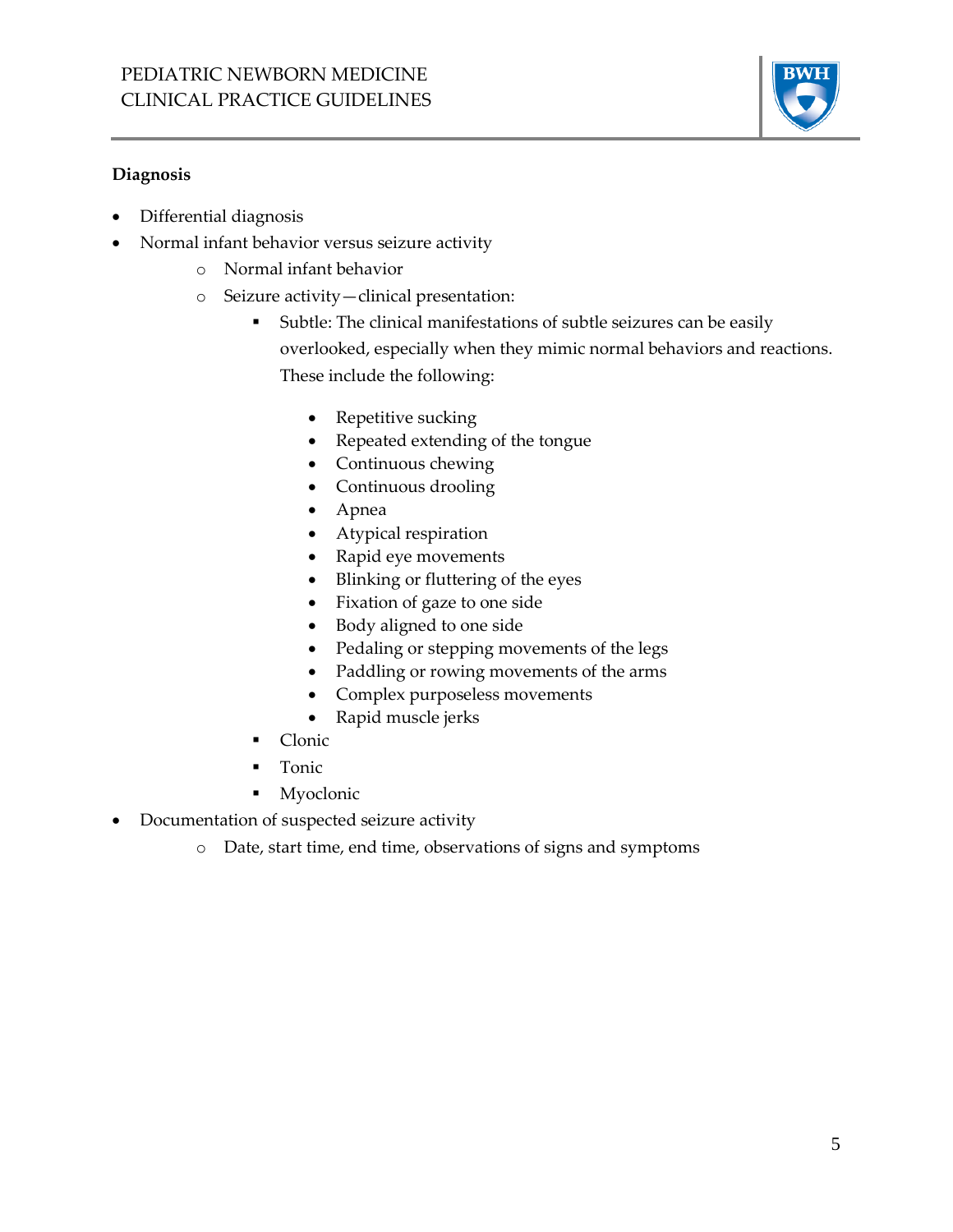## PEDIATRIC NEWBORN MEDICINE CLINICAL PRACTICE GUIDELINES



#### **Treatment Flow Chart**

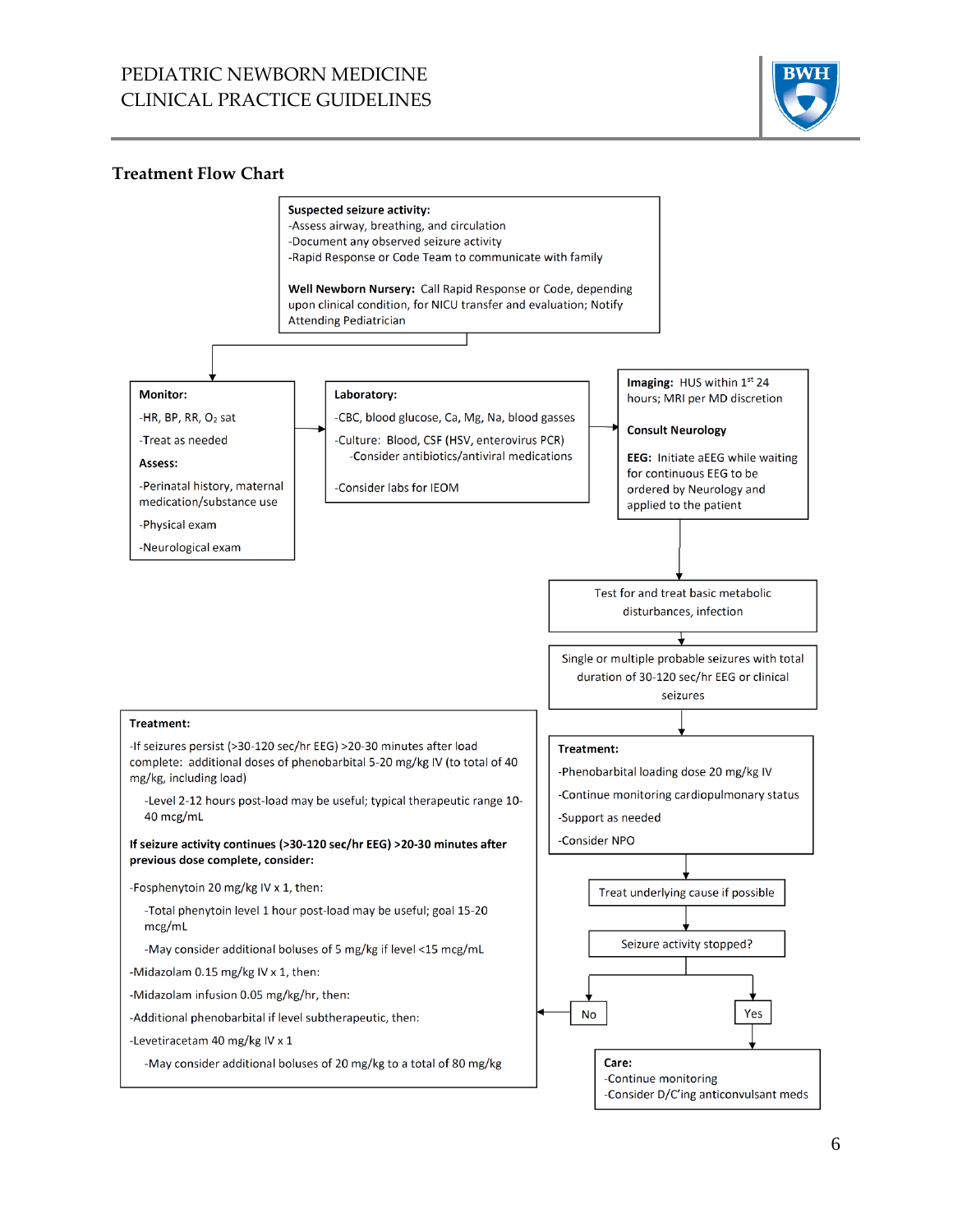

#### **Management**

- Limited evidence in neonates for optimal agents, doses, and serum levels (Maitre 2013).
	- o Best therapeutic regimen for neonatal seizures has not been established.
- General principles: IV route, obtain high therapeutic range, max out doses before adding another agent.
- Observations suggest, depending on etiology but especially for HIE and stroke, seizures may be the most severe during the first week of life and may subside regardless of treatment (Painter 1999).
- Identify and correct treatable metabolic and symptomatic causes.
	- Transient metabolic disturbances: hypocalcemia, hypomagnesemia, hypoglycemia, hyponatremia
	- **·** Infection
	- PDE, PNPO, folinic acid-responsive seizures
		- Pyridoxine: [BWH NICU Drug Administration Guidelines \(DAGs\)](http://www.bwhpikenotes.org/policies/departments/NICU/drug_admin/default.aspx)
		- Pyridoxal 5'-phosphate: [BWH NICU DAGs](http://www.bwhpikenotes.org/policies/departments/NICU/drug_admin/default.aspx)
		- Leucovorin calcium: [BWH NICU DAGs](http://www.bwhpikenotes.org/policies/departments/NICU/drug_admin/default.aspx)

## • **BWH NICU Therapeutic Algorithm:**

- o **First line:** Phenobarbital[: BWH NICU DAGs](http://www.bwhpikenotes.org/policies/departments/NICU/drug_admin/default.aspx)
- o **Second line:** Fosphenytoin: [BWH NICU DAGs](http://www.bwhpikenotes.org/policies/departments/NICU/drug_admin/default.aspx)
- o **Third line:** Midazolam: [BWH NICU DAGs](http://www.bwhpikenotes.org/policies/departments/NICU/drug_admin/default.aspx)
	- o Bolus first
		- o Then infusion if needed
- o **Fourth line:** Levetiracetam: [BWH NICU DAGs](http://www.bwhpikenotes.org/policies/departments/NICU/drug_admin/default.aspx)
- **Initiation of treatment**
	- o Consider anticonvulsant drugs when seizures are confirmed by EEG or by clinical exam are prolonged, frequent, or disrupt ventilation or hemodynamics.

## • **Duration of treatment**

- o Need for maintenance therapy not well defined.
	- 10-30% recurrence following initial neonatal seizure (Volpe 2018).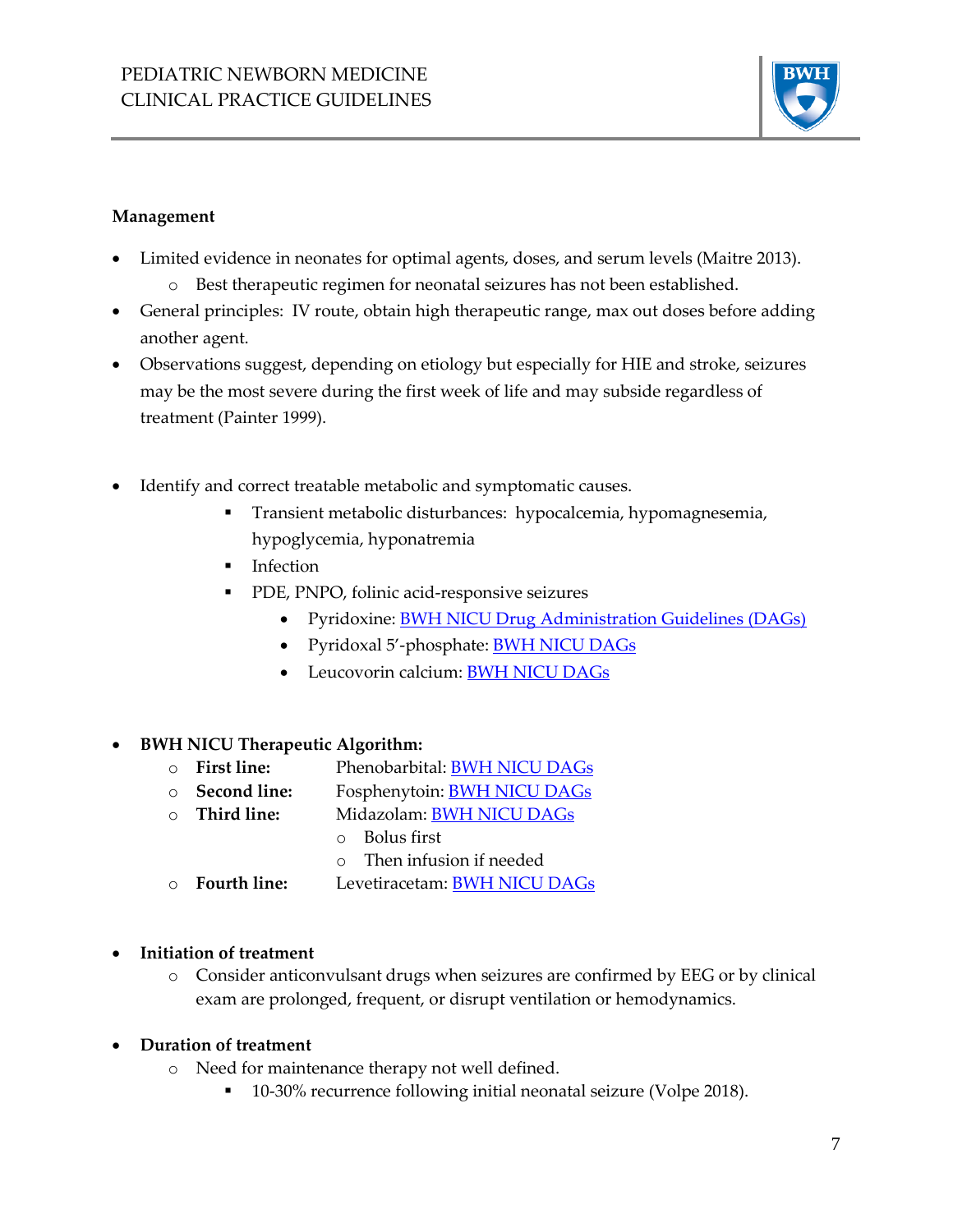

- o Appropriate duration of therapy not well defined.
- o Shorter treatment durations may be warranted.
	- This is due to the potentially neurotoxic effects of AEDs (Van Rooij 2013) and the understanding that seizure control is commonly obtained within days of starting therapy (van Rooij 2013).
- o Wean infants from medication upon cessation of seizures. Prolonged treatment may be warranted with clear focal structural abnormality or persisting seizures or EEG abnormalities after 1 week of life (Vento 2010).

#### • **Discontinuation of treatment**

- o Consider risk of recurrence
- o Consider discontinuation once seizures have abated and neurological exam normal.
- o If continued abnormal neurological exam, consider discontinuation if EEG normal.
- **Therapeutic choices and clinical data** (see BWH DAGs for additional data)
	- o A survey of randomly selected NICUs in Europe found phenobarbital to be the most common first-line agent, with benzodiazepines (midazolam or clonazepam) being second-line. For continuous infusion medications, lidocaine was preferred with midazolam or fosphenytoin being second or third choices. (Vento 2010).
	- o Most infants receive phenobarbital as first line treatment, according to a retrospective study of 6099 infants from 31 pediatric hospitals (Blume 2009).
		- Despite negative effects on brain growth and experimental evidence of apoptotic neurodegeneration (Vento 2010) (Bittigau 2002) (Kim 2007).
		- Shown to interfere with the maturation of synaptic connections (Forcelli 2012).
		- Retrospective cohort analysis showed poorer motor and cognitive scores at 12 months with phenobarbital versus levetiracetam. Phenobarbital was also associated with an increase in cerebral palsy rates at two years, where levetiracetam was not (Maitre 2013).
	- o Phenobarbital and phenytoin were found to be equally, yet poorly effective, with a control rate of 59% and the probability of control increasing with a decreasing severity of the seizure (Painter 1999).
	- o Levetiracetam lacks prospective, randomized controlled trial data supporting efficacy and safety in neonates.
		- A multicenter, randomized, blinded, controlled phase IIb study evaluated levetiracetam compared with phenobarbital for first-line treatment of seizures in 106 term neonates. More infants in the phenobarbital group remained seizure free for 24 hours as compared to the levetiracetam group (80% versus 28%, p<0.001). Phenobarbital was also superior at 1 and 48 hours. Similar efficacy seen in HIE sub-group undergoing cooling. More adverse effects were seen in the phenobarbital group, including hypotension,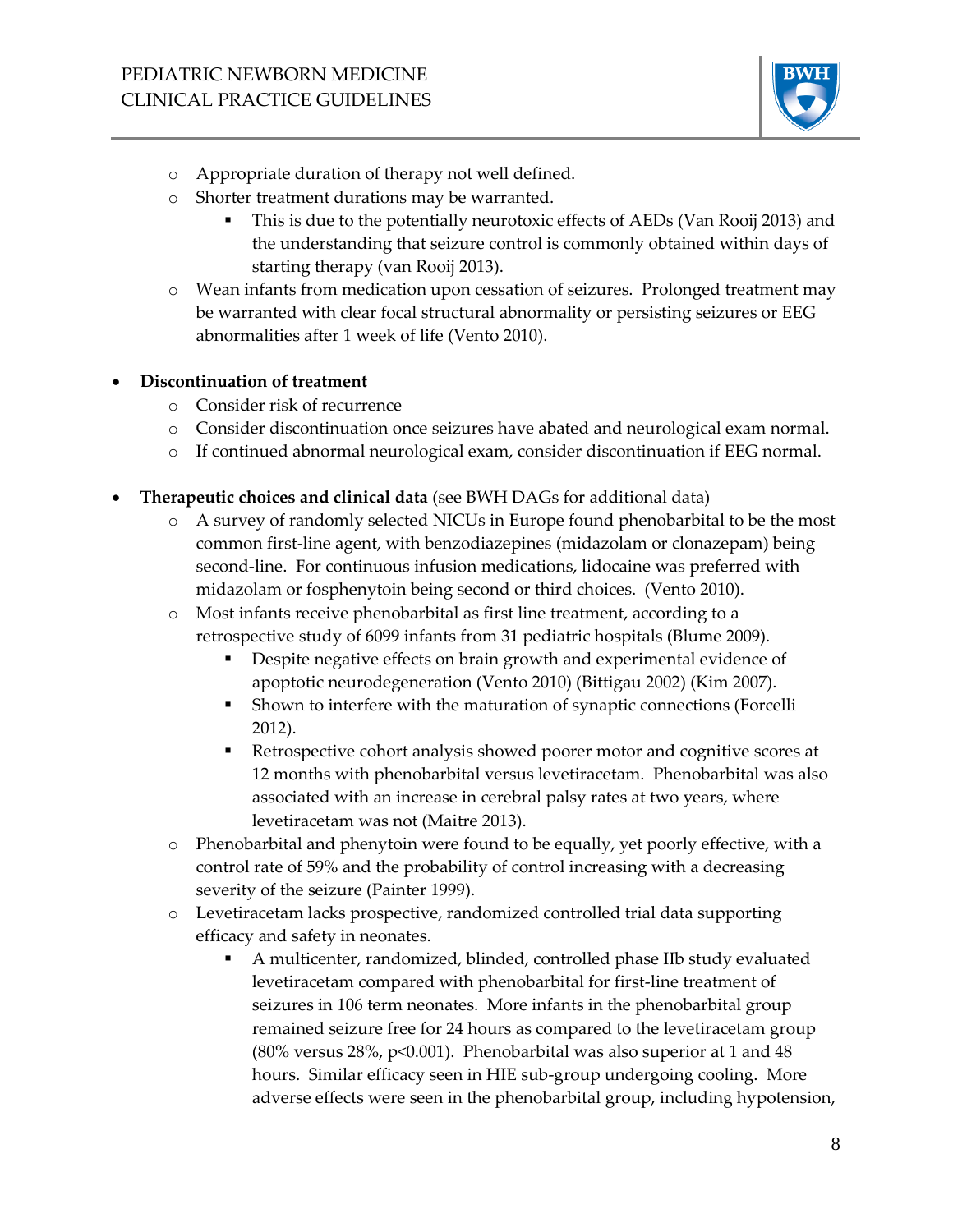

respiratory suppression and sedation. 24% of infants failed to respond to both drugs (Haas 2019).

- Despite a lack of robust data supporting efficacy and safety, 73% of pediatric neurologists recommend treatment of neonatal seizures with levetiracetam and/or topiramate (Silverstein 2008).
- Levetiracetam has been shown to reduce neuronal apoptosis after hypoxic injury and exhibit anti-inflammatory effects (Kilicdag 2013) (Stienen 2010).
- **•** Receptors that bind levetiracetam are in the human brain as early as 26 weeks gestation, and reach close to adult levels by 37 weeks (Talos 2012).
- In-utero exposure to levetiracetam lead to higher developmental scores as compared to in-utero exposure to sodium valproate. The levetiracetam group did not differ from control children in overall development at 24 months. (Shallcross 2011).
- o Topiramate: [BWH NICU DAGs](http://www.bwhpikenotes.org/policies/departments/NICU/drug_admin/default.aspx)
	- Multiple mechanisms of action, including AMPA antagonism, voltage-gated sodium and calcium activity, and GABAA potentiation (Glier 2004).
		- AMPA antagonism does not cause apoptotic neurodegeneration in rat models (Ikonomidou 1999).
	- May have neuroprotective effects along with promoting neural recovery of function after injury (Glier 2004) (Smith-Swintosky 2001).
	- **•** Topiramate may have a neurotoxicity risk if excessive doses used above the normal therapeutic range (Glier 2004).

## **Prognosis**

- Prognosis depends on specific etiology and severity of neurologic injury.
- Animal models suggest seizures themselves are harmful to the development of the immature brain (Holmes 1998) (Wasterlain 1997).
- Seizures during the neonatal period may impair learning and memory and increase susceptibility to epilepsy later in life (Holmes 2009).
- Mortality of less than 20% (Ronen 2007).
- Prolonged neonatal seizures can have long-term effects in a third of survivors (Ronen 2007):
	- o Learning disability (27%)
	- o Developmental delay and mental retardation (20%)
	- o Epilepsy later in life (27%)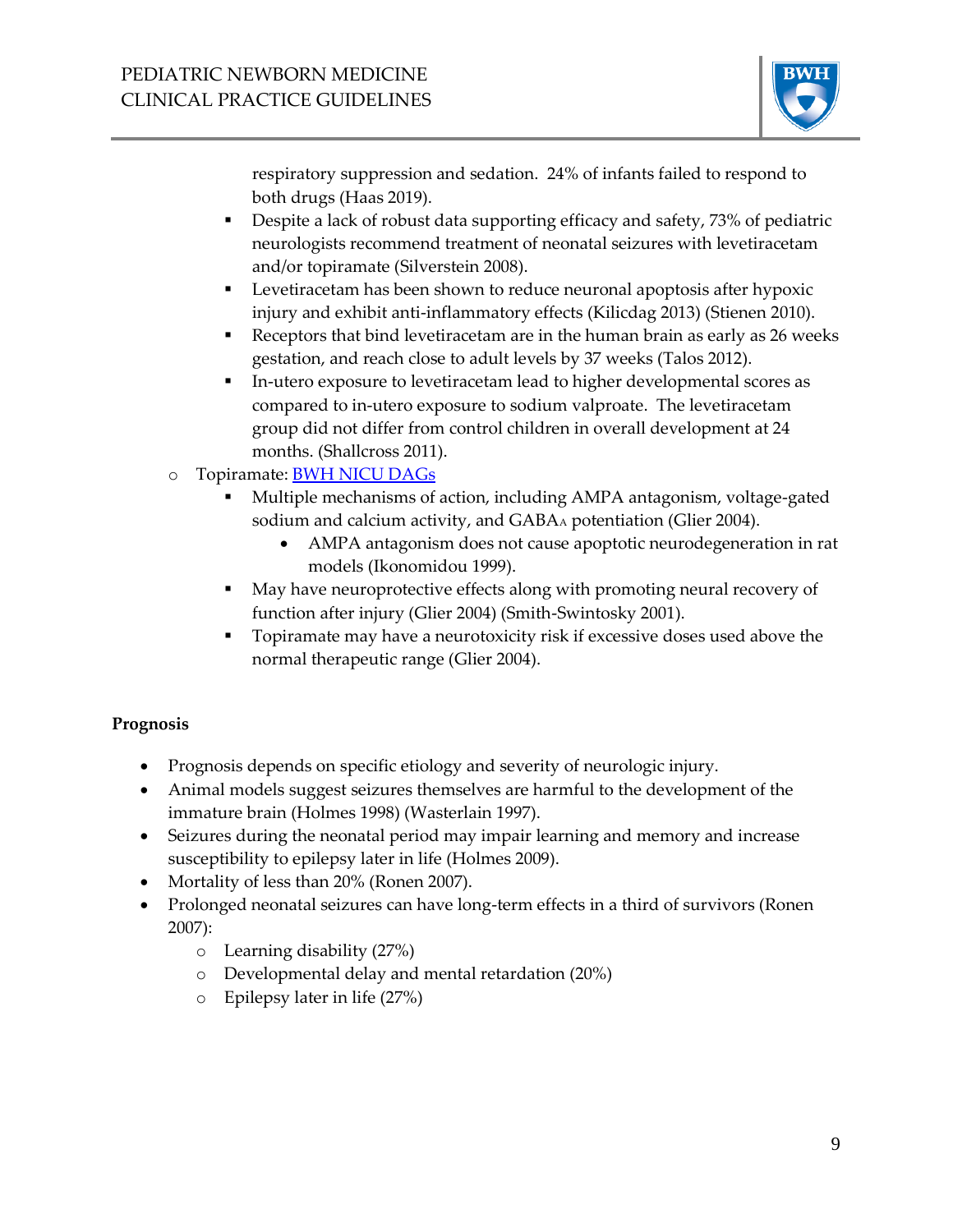

#### **References**

Bittigau P, Sifringer M, Genz K, et al. Antiepileptic drugs and apoptotic neurodegeneration in the developing brain. *Proc Natl Acad Sci USA* 2002;99(23):15089-15094.

Blume HK, Garrison MM, Christakis DA. Neonatal seizures: treatment and treatment variability in 31 United States pediatric hospitals. *J Child Neurol* 2009; 24: 148-54.

Clancy RR. Summary proceedings from the Neurology Group on neonatal seizures. *Pediatrics*  2006; 117:S23-7.

Davis AS, Hintz SR, Van Meurs KP, et al. Seizures in extremely low birth weight infants are associated with adverse outcome. *J Pediatr* 2010;157(5):720-5.

El-Dib M, Soul JS. The use of phenobarbital and other anti-seizure drugs in newborns. *Seminars in Fetal & Neonatal Medicine* 2017;22:321-7.

Forcelli PA, Janssen MJ, Vicini S, et al. Neonatal exposure to antiepileptic drugs disrupts striatal synaptic development. *Ann Neurol* 2012;72(3): 363-372.

Glass HC. Neonatal Seizures: Advances in Mechanisms and Management. *Clin Perinatol* 2014; 41: 177-90.

Glier C, Dzietko M, Bittigau P, Jarosz B, Korobowicz E, and Ikonomidou C. Therapeutic doses of topiramate are not toxic to the developing rat brain. *Experimental Neurology* 2004;187: 403-9.

Haas R, Sharpe C, Rasmussen M, et al. Efficacy of intravenous levetiracetam in neonatal seizures: NEOLEV2 – a multicenter, randomized, blinded, controlled phase IIb trial of the optimal dose, efficacy and safety of levetiracetam compared with phenobarbital in the first-line treatment of neonatal seizures. Platform presentation at: Pediatric Academic Societies Meeting; April 27, 2019; Baltimore, MD.

Holmes GL. The long-term effects of neonatal seizures. *Clin Perinatol* 2009;36(4):901-14, vii-viii.

Holmes GL, Garisa JL, Chevassus-Au-Louis N, et al. Consequences of neonatal seizures in the rat: morphological and behavioral effects. *Ann Neurol* 1998;44:845-857.

Ikonomidou C, Bosch F, Miksa M, et al. Blockade of NMDA receptors and apoptotic neurodegeneration in the developing brain. *Science* 1999;283:70-4.